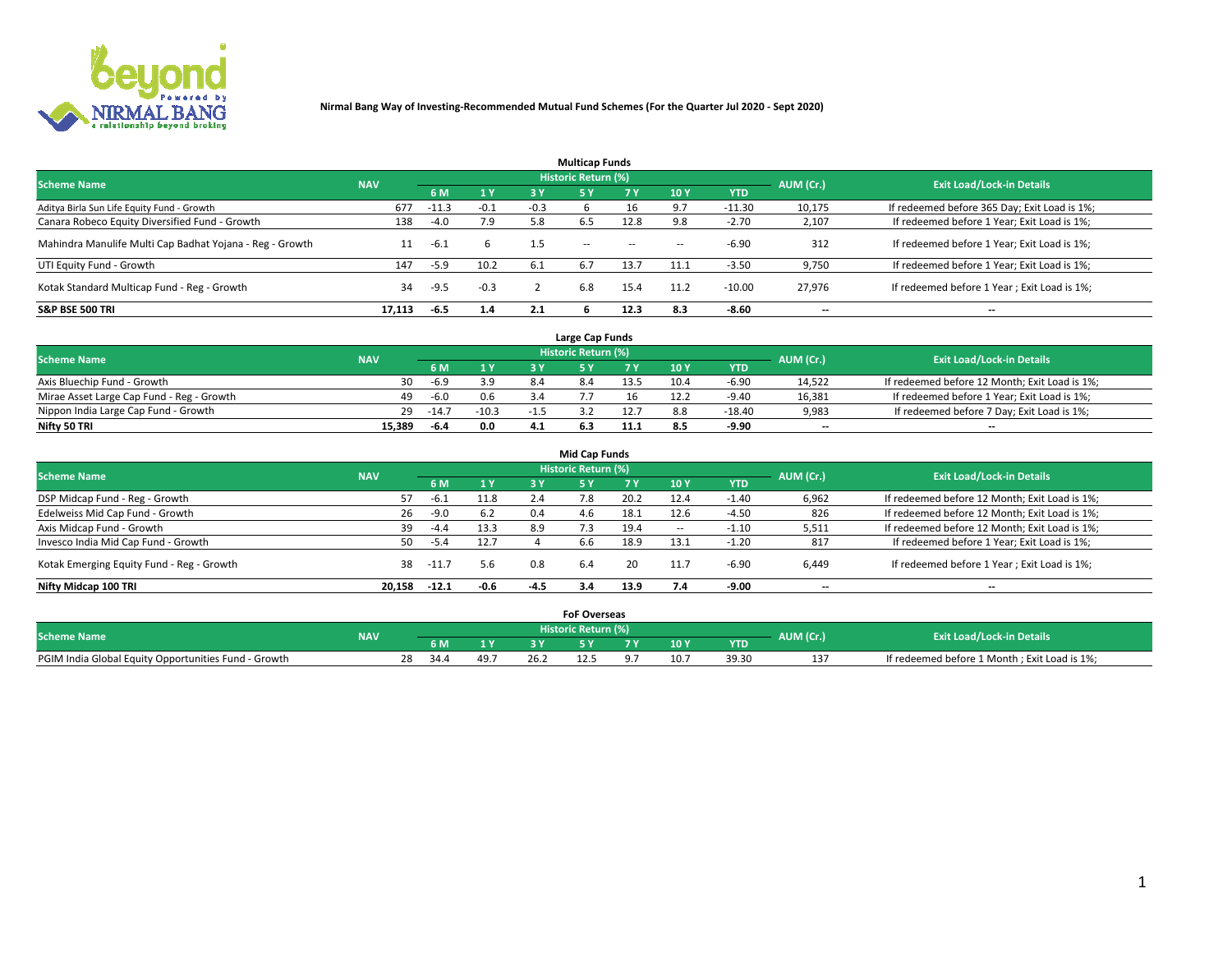

| Large & Midcap                                   |            |         |        |      |                     |      |      |            |                          |                                              |  |  |  |  |
|--------------------------------------------------|------------|---------|--------|------|---------------------|------|------|------------|--------------------------|----------------------------------------------|--|--|--|--|
| <b>Scheme Name</b>                               | <b>NAV</b> |         |        |      | Historic Return (%) |      |      |            | AUM (Cr.)                | <b>Exit Load/Lock-in Details</b>             |  |  |  |  |
|                                                  |            | 6 M     | 1 Y    | 3 Y  |                     | 7 V  | 10Y  | <b>YTD</b> |                          |                                              |  |  |  |  |
| Mirae Asset Emerging Bluechip Fund - Growth      | 55         | $-4.4$  | 7.2    | 4.9  |                     | 24.1 | 18   | $-5.50$    | 9,834                    | If redeemed before 1 Year; Exit Load is 1%;  |  |  |  |  |
| Canara Robeco Emerging Equities - Growth         | 93         | $-6.4$  |        |      |                     | 22.6 | 15.1 | $-3.80$    | 5,162                    | If redeemed before 1 Year; Exit Load is 1%;  |  |  |  |  |
| Principal Emerging Bluechip Fund - Growth        | 102        | $-8.8$  | 6.8    | 0.6  |                     | 19.5 | 12.4 | $-5.90$    | 1,918                    | If redeemed before 365 Day; Exit Load is 1%; |  |  |  |  |
| Invesco India Growth Opportunities Fund - Growth | 33         | $-9.1$  | 2.1    | 3.3  | 6.2                 | 13.9 | 10.2 | $-9.20$    | 2,498                    | If redeemed before 1 Year; Exit Load is 1%;  |  |  |  |  |
| Sundaram Large and Mid Cap Fund - Reg - Growth   | 32         | $-13.7$ | $-1.5$ | 2. L | $b_{1+}$            | 14.3 | 8.5  | $-13.30$   | 1,113                    | If redeemed before 365 Day; Exit Load is 1%; |  |  |  |  |
| NIFTY Large Midcap 250 TRI                       | 6.837      | $-7.9$  | 2.2    |      | 6.4                 | 14.4 |      | -7.80      | $\overline{\phantom{a}}$ | $- -$                                        |  |  |  |  |

|                                                     |            |         |     | <b>Focused Funds</b>       |      |        |            |                          |                                               |
|-----------------------------------------------------|------------|---------|-----|----------------------------|------|--------|------------|--------------------------|-----------------------------------------------|
| <b>Scheme Name</b>                                  | <b>NAV</b> |         |     | <b>Historic Return (%)</b> |      |        |            | AUM (Cr.)                | <b>Exit Load/Lock-in Details</b>              |
|                                                     |            | 6 M     | 1 V |                            |      | 10 Y   | <b>YTD</b> |                          |                                               |
| Axis Focused 25 Fund - Growth                       | 28         | $-10.0$ |     | 8.6                        | 14.1 | $\sim$ | $-9.00$    | 10,399                   | If redeemed before 12 Month; Exit Load is 1%; |
| ICICI Prudential Focused Equity Fund - Ret - Growth | 30         |         | 5.3 |                            |      |        | 3.40       | 681                      | If redeemed before 1 Year; Exit Load is 1%;   |
| SBI Focused Equity Fund - Growth                    | 140        | $-10.7$ | 2.1 |                            | 15.9 |        | -8.70      | 8,962                    | If redeemed before 1 Year; Exit Load is 1%;   |
| S&P BSE 500 TRI                                     | 17.113     | -6.5    | 1.4 |                            |      |        | $-8.60$    | $\overline{\phantom{a}}$ | $- -$                                         |

| <b>Small Cap Funds</b>       |            |         |        |                     |        |      |     |            |           |                                             |  |  |  |
|------------------------------|------------|---------|--------|---------------------|--------|------|-----|------------|-----------|---------------------------------------------|--|--|--|
| <b>Scheme Name</b>           | <b>NAV</b> |         |        | Historic Return (%) |        |      |     |            | AUM (Cr.) | <b>Exit Load/Lock-in Details</b>            |  |  |  |
|                              |            | 6 M     | 1 Y    |                     |        |      | 10Y | <b>YTD</b> |           |                                             |  |  |  |
| HDFC Small Cap Fund - Growth | 34         | $-13.1$ | $-8.6$ |                     | 4.8    | 12.9 | 8.6 | $-11.20$   | 7,511     | If redeemed before 1 Year; Exit Load is 1%; |  |  |  |
| SBI Small Cap Fund - Growth  |            | $-8.6$  | 8.3    |                     |        |      |     | $-3.80$    | 3,917     | If redeemed before 1 Year; Exit Load is 1%; |  |  |  |
| Nifty Smallcap 100 TRI       | 6.256      | $-15.7$ | $-5.8$ | -14                 | $-1.7$ | 11.3 | 3.8 | -12.70     | $- -$     | $- -$                                       |  |  |  |

| ELSS Schemes (Tax Saving u/s 80-C)           |            |         |     |                            |            |        |                          |            |                          |                                  |  |  |  |
|----------------------------------------------|------------|---------|-----|----------------------------|------------|--------|--------------------------|------------|--------------------------|----------------------------------|--|--|--|
| <b>Scheme Name</b>                           | <b>NAV</b> |         |     | <b>Historic Return (%)</b> |            |        |                          |            | AUM (Cr.)                | <b>Exit Load/Lock-in Details</b> |  |  |  |
|                                              |            | - 6 M   | 1Y  | 73 Y                       | <b>5Y</b>  | 7 Y    | 10 Y                     | <b>YTD</b> |                          |                                  |  |  |  |
| Aditya Birla Sun Life Tax Relief 96 - Growth | 30         | $-7.5$  | 3.8 |                            | ଃ          | 15.6   |                          | $-7.50$    | 10,101                   | Nil                              |  |  |  |
| Axis Long Term Equity Fund - Growth          | 44         | $-11.3$ | 1.4 | 4.9                        |            | 17.2   | 14.1                     | $-10.10$   | 20,292                   | Nil                              |  |  |  |
| Canara Robeco Equity Tax Saver Fund - Growth | 68         | $-2.1$  | 9.7 | 6.6                        |            | 13.7   | 10.2                     | $-1.00$    | 992                      | Nil                              |  |  |  |
| Invesco India Tax Plan - Growth              | 50         | $-6.3$  | 5.1 |                            | 6.4        | 15.6   | 11.2                     | $-6.00$    | 997                      | Nil                              |  |  |  |
| Mirae Asset Tax Saver Fund - Reg - Growth    | 18         | $-5.2$  | 3.7 | 4.8                        | $\sim$ $-$ | $\sim$ | $\overline{\phantom{a}}$ | -7.50      | 3,538                    | Nil                              |  |  |  |
| S&P BSE 200 TRI                              | 5,550      | $-6.1$  | 1.4 |                            |            | 12.3   | 8.6                      | $-8.70$    | $\overline{\phantom{a}}$ | $- -$                            |  |  |  |

# 2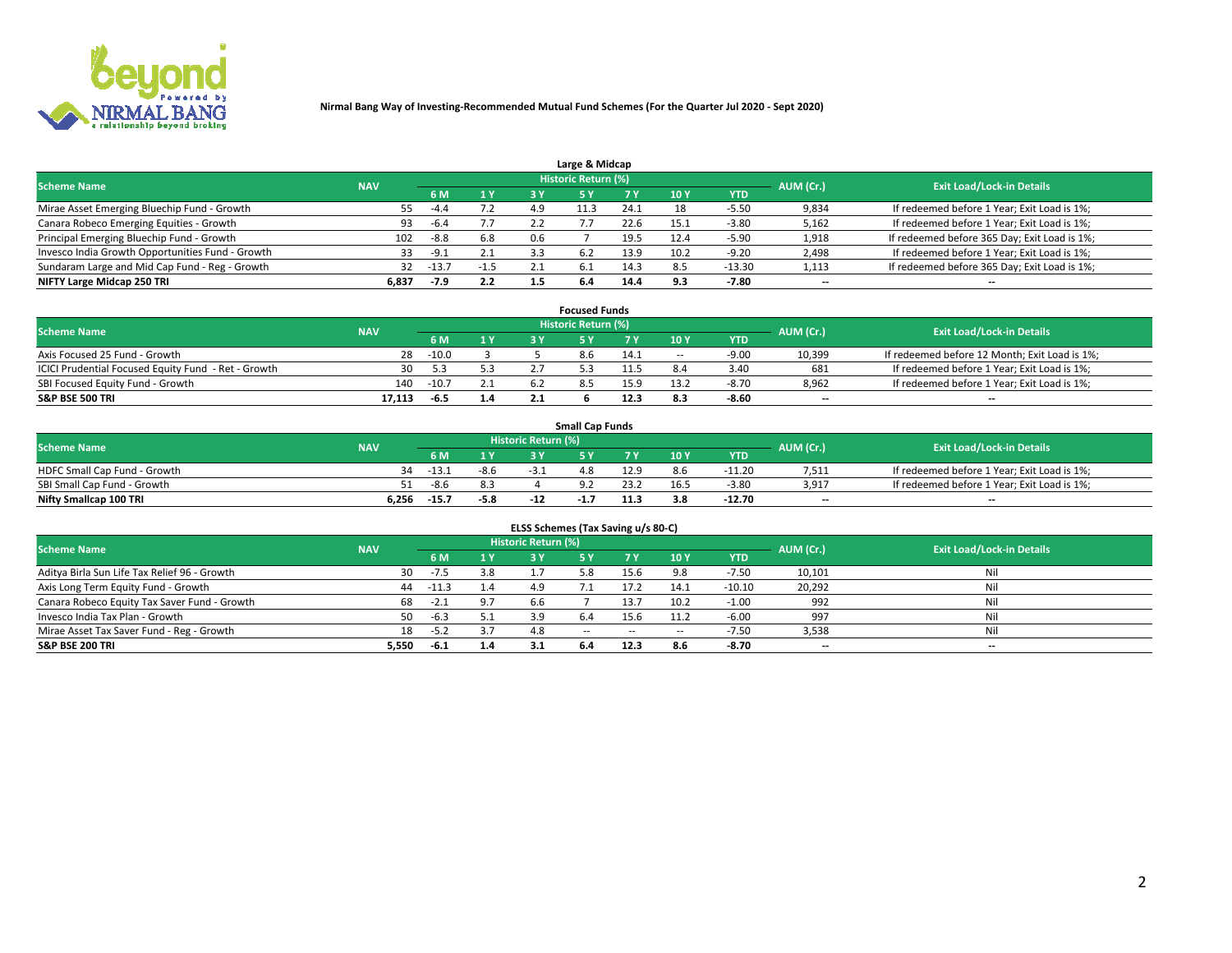

|                                                        |            |            |     |                            | <b>Solution Oriented</b> |      |                          |            |                          |                                                                     |
|--------------------------------------------------------|------------|------------|-----|----------------------------|--------------------------|------|--------------------------|------------|--------------------------|---------------------------------------------------------------------|
| <b>Scheme Name</b>                                     | <b>NAV</b> |            |     | <b>Historic Return (%)</b> |                          |      |                          |            | AUM (Cr.)                | <b>Exit Load/Lock-in Details</b>                                    |
|                                                        |            | <b>6 M</b> | 1 Y | 3 Y                        |                          |      | 10Y                      | <b>YTD</b> |                          |                                                                     |
|                                                        |            |            |     |                            |                          |      |                          |            |                          | If redeemed before 1 Year; Exit Load is 3%; If redeemed bet. 1 Year |
| <b>HDFC Childrens Gift Fund</b>                        | 120        | $-3.4$     | 3.7 | 3.2                        | 6.8                      | 13.6 |                          | $-3.80$    | 3.022                    | to 2 Year; Exit Load is 2%; If redeemed bet. 2 Year to 3 Year; Exit |
|                                                        |            |            |     |                            |                          |      |                          |            |                          | Load is 1%;                                                         |
| Tata Retirement Savings Fund - Moderate Plan - Reg     | 31         | $-2.8$     | 7.5 | 3.8                        | 7.9                      | 15.3 |                          | $-3.10$    | 1,087                    | If redeemed before 61 Month; Exit Load is 1%;                       |
| Tata Retirement Savings Fund - Progressive Plan - Reg  | 29         | $-5.2$     |     |                            | 8.6                      | 14.9 | $\overline{\phantom{a}}$ | $-5.70$    | 728                      | If redeemed before 61 Month; Exit Load is 1%;                       |
| Tata Retirement Savings Fund - Reg - Conservative Plan | 22         | 3.5        | 8.8 | 5.4                        |                          | 9.8  | --                       | 4.10       | 138                      | If redeemed before 61 Month; Exit Load is 1%;                       |
| S&P BSE 200 TRI                                        | 5,550      | $-6.1$     | 1.4 | 3.1                        | 6.4                      | 12.3 | 8.6                      | $-8.70$    | $\overline{\phantom{a}}$ | $- -$                                                               |

|                                                    |                                                         |        |              |     | <b>Index Fund</b> |      |      |            |                          |                                               |  |  |  |
|----------------------------------------------------|---------------------------------------------------------|--------|--------------|-----|-------------------|------|------|------------|--------------------------|-----------------------------------------------|--|--|--|
|                                                    | Historic Return (%)<br><b>Scheme Name</b><br><b>NAV</b> |        |              |     |                   |      |      |            |                          |                                               |  |  |  |
|                                                    |                                                         |        | $\sqrt{1}$ Y | 2 V |                   | 7 V  | 10 Y | <b>YTD</b> | AUM (Cr.)                | <b>Exit Load/Lock-in Details</b>              |  |  |  |
| HDFC Index Fund-NIFTY 50 Plan                      | 100                                                     |        | $-0.9$       |     |                   | 10.5 |      | $-10.50$   | 1,622                    | If redeemed before 3 Day; Exit Load is 0.25%; |  |  |  |
| ICICI Prudential Nifty Next 50 Index Fund - Growth | 24                                                      | -3     |              |     |                   | '3., |      | $-5.80$    | 729                      | Nil                                           |  |  |  |
| UTI Nifty Index Fund - Growth                      |                                                         | $-6.8$ | $-0.5$       |     |                   | 10.6 |      | $-10.30$   | 2,362                    | Nil                                           |  |  |  |
| Nifty 50 TRI                                       | 15.389                                                  | -6.4   | 0.0          |     |                   | 11.1 |      | $-9.90$    | $\overline{\phantom{a}}$ | $- -$                                         |  |  |  |

|                                       |            |      |     |                            | <b>Contra/Value Fund</b> |      |     |            |                          |                                             |
|---------------------------------------|------------|------|-----|----------------------------|--------------------------|------|-----|------------|--------------------------|---------------------------------------------|
| <b>Scheme Name</b>                    | <b>NAV</b> |      |     | <b>Historic Return (%)</b> |                          |      |     |            | AUM (Cr.)                | <b>Exit Load/Lock-in Details</b>            |
|                                       |            |      | 1 V |                            |                          | 7 V  | 10Y | <b>YTD</b> |                          |                                             |
| Invesco India Contra Fund - Growth    | 48         | -5.  |     |                            |                          | 18.7 |     | $-2.70$    | 4,662                    | If redeemed before 1 Year; Exit Load is 1%; |
| UTI Value Opportunities Fund - Growth | 60         | -7.4 |     |                            |                          |      |     | -7.20      | 4,017                    | If redeemed before 1 Year; Exit Load is 1%; |
| <b>S&amp;P BSE 500 TRI</b>            | 17.113     | -6.5 | 1.4 |                            |                          |      |     | $-8.60$    | $\overline{\phantom{a}}$ | $- -$                                       |

| Sector/Thematic                                                           |            |         |                |                            |           |           |                          |            |           |                                               |  |  |  |  |
|---------------------------------------------------------------------------|------------|---------|----------------|----------------------------|-----------|-----------|--------------------------|------------|-----------|-----------------------------------------------|--|--|--|--|
| <b>Scheme Name</b>                                                        | <b>NAV</b> |         |                | <b>Historic Return (%)</b> |           |           |                          |            | AUM (Cr.) | <b>Exit Load/Lock-in Details</b>              |  |  |  |  |
|                                                                           |            | 6 M     | 1 <sub>Y</sub> | 3 Y                        | <b>5Y</b> | <b>7Y</b> | 10Y                      | <b>YTD</b> |           |                                               |  |  |  |  |
| Canara Robeco Consumer Trends Fund - Reg - Growth                         | 41         | $-6.8$  | 9.3            | 5.2                        | 8.2       | 15.7      | 11.8                     | $-4.70$    | 372       | If redeemed before 1 Year; Exit Load is 1%;   |  |  |  |  |
| Mirae Asset Great Consumer Fund - Growth                                  | 33         | $-11.0$ | 3.9            | 4.3                        | 8.1       | 14.6      | $\overline{\phantom{a}}$ | $-10.10$   | 940       | If redeemed before 1 Year; Exit Load is 1%;   |  |  |  |  |
| <b>ICICI Prudential Technology Fund - Growth</b>                          | 69         | 13.3    | 18.7           | 18.9                       | 10.6      | 17.1      | 15.8                     | 18.50      | 379       | If redeemed before 15 Day; Exit Load is 1%;   |  |  |  |  |
| Nippon India Pharma Fund - Growth                                         | 212        | 36.0    | 54.1           | 18.3                       | 8.4       | 17.2      |                          | 39.30      | 3,093     | If redeemed before 1 Month; Exit Load is 1%;  |  |  |  |  |
| BNP Paribas India Consumption Fund - Reg - Growth                         | 12         | $-5.6$  | 10.1           | --                         |           |           | -                        | $-3.20$    | 525       | If redeemed before 12 Month; Exit Load is 1%; |  |  |  |  |
| ICICI Prudential Banking and Financial Services Fund - Retail -<br>Growth | 48         | $-27.3$ | $-21.9$        | $-6.9$                     | 4.3       | 14.7      | 10.7                     | $-30.50$   | 2,538     | If redeemed before 15 Day; Exit Load is 1%;   |  |  |  |  |
| <b>S&amp;P BSE 500 TRI</b>                                                | 17.113     | $-6.5$  | 1.4            | 2.1                        |           | 12.3      | 8.3                      | $-8.60$    |           | --                                            |  |  |  |  |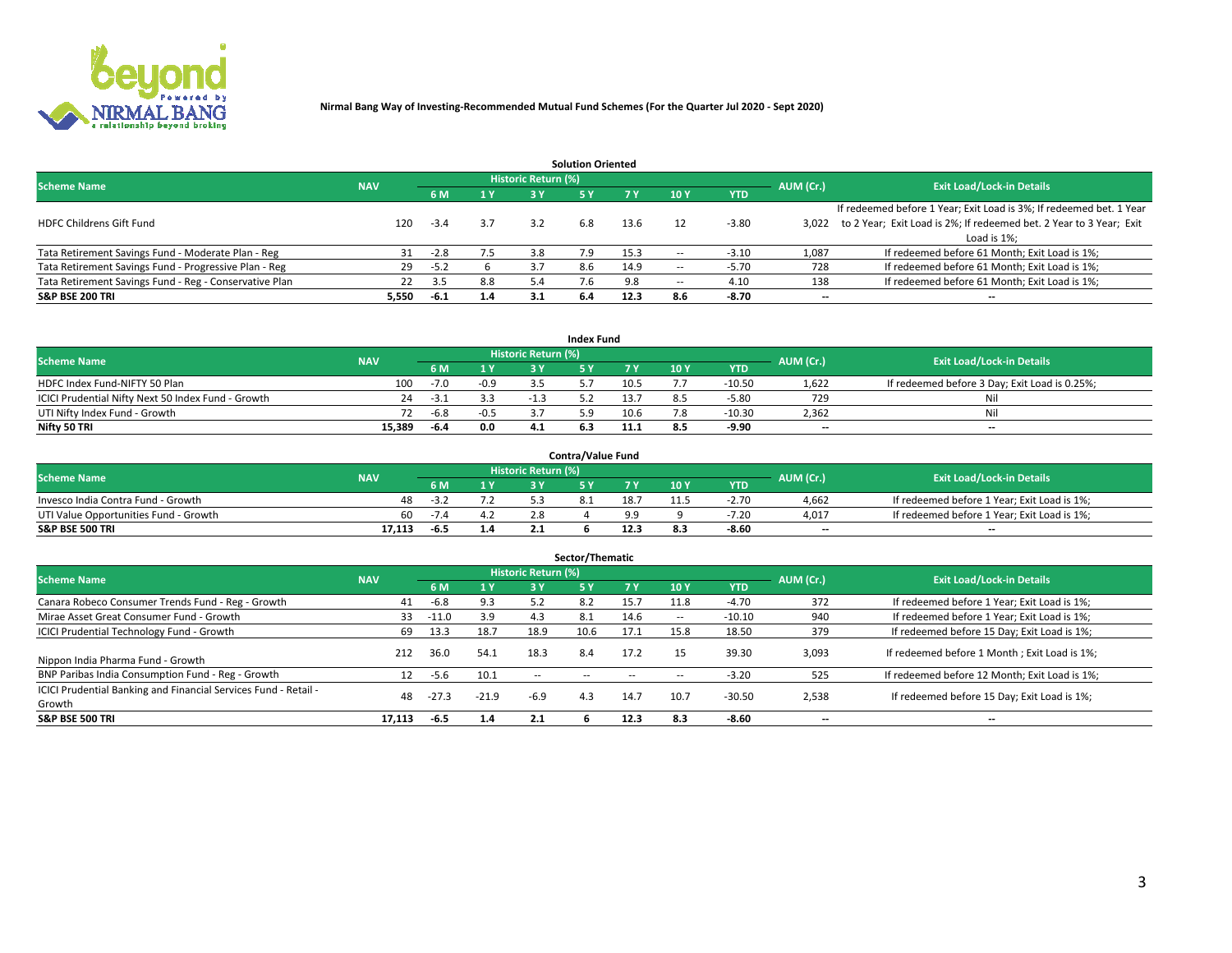

| <b>Dynamic Asset Allocation Funds</b>                   |                                                                                                          |        |                         |     |     |        |        |            |                          |                                                 |  |  |  |  |  |
|---------------------------------------------------------|----------------------------------------------------------------------------------------------------------|--------|-------------------------|-----|-----|--------|--------|------------|--------------------------|-------------------------------------------------|--|--|--|--|--|
|                                                         | Historic Return (%)<br><b>Exit Load/Lock-in Details</b><br>AUM (Cr.)<br><b>Scheme Name</b><br><b>NAV</b> |        |                         |     |     |        |        |            |                          |                                                 |  |  |  |  |  |
|                                                         |                                                                                                          |        | $\mathbf{1} \mathbf{V}$ | 2 V |     |        | 10 Y   | <b>YTD</b> |                          |                                                 |  |  |  |  |  |
| ICICI Prudential Balanced Advantage Fund - Reg - Growth |                                                                                                          | $-2.9$ | 4.6                     | 4.9 |     |        | 10.7   | $-3.70$    | 25,409                   | If redeemed before 1 Year; Exit Load is 1%;     |  |  |  |  |  |
| Invesco India Dynamic Equity Fund - Growth              | 29                                                                                                       | $-2.5$ |                         | 2.4 |     | .1.4   |        | $-2.60$    | 741                      | If redeemed before 3 Month; Exit Load is 0.25%; |  |  |  |  |  |
| Nippon India Balanced Advantage Fund - Growth           | 91                                                                                                       | $-3.5$ | 1.6                     |     |     |        |        | $-3.80$    | 2,782                    | If redeemed before 12 Month; Exit Load is 1%;   |  |  |  |  |  |
| SBI Dynamic Asset Allocation Fund - Reg - Growth        |                                                                                                          | $-3.0$ |                         |     |     | $\sim$ | $\sim$ | -6.50      | 576                      | If redeemed before 12 Month; Exit Load is 1%;   |  |  |  |  |  |
| NIFTY 50 Hybrid Composite Debt 65:35 Index              | 10.349                                                                                                   | 0.0    | 5.7                     | 6.3 | 7.8 |        |        | $-2.10$    | $\overline{\phantom{a}}$ | $- -$                                           |  |  |  |  |  |

| <b>Hybrid Aggressive</b>                        |                                                                                                                 |             |                       |     |  |            |            |            |        |                                               |  |  |  |  |  |
|-------------------------------------------------|-----------------------------------------------------------------------------------------------------------------|-------------|-----------------------|-----|--|------------|------------|------------|--------|-----------------------------------------------|--|--|--|--|--|
|                                                 | <b>Historic Return (%)</b><br><b>Exit Load/Lock-in Details</b><br>AUM (Cr.)<br><b>Scheme Name</b><br><b>NAV</b> |             |                       |     |  |            |            |            |        |                                               |  |  |  |  |  |
|                                                 |                                                                                                                 |             | $\sqrt{1}$ $\sqrt{2}$ | R V |  |            | <b>10Y</b> | <b>YTD</b> |        |                                               |  |  |  |  |  |
| Canara Robeco Equity Hybrid Fund - Growth       | 168                                                                                                             | $-1$ $\sim$ |                       |     |  | 14.2       | 10.9       | $-0.20$    | 3,041  | If redeemed before 1 Year; Exit Load is 1%;   |  |  |  |  |  |
| SBI Equity Hybrid Fund - Growth                 | 138                                                                                                             | $-5.8$      |                       |     |  | 14.1       | 10.5       | $-5.40$    | 30,192 | If redeemed before 12 Month; Exit Load is 1%; |  |  |  |  |  |
| Mirae Asset Hybrid - Equity Fund - Reg - Growth | 15.                                                                                                             | $-2.5$      | 3.1                   |     |  | $\sim$ $-$ | $\sim$     | $-5.20$    | 3,468  | If redeemed before 1 Year; Exit Load is 1%;   |  |  |  |  |  |
| ICICI Prudential Equity & Debt Fund - Growth    | 126                                                                                                             | $-7.5$      | $-2.9$                |     |  | 12.9       |            | $-10.30$   | 17,615 | If redeemed before 1 Year; Exit Load is 1%;   |  |  |  |  |  |
| NIFTY 50 Hybrid Composite Debt 65:35 Index      | 10.349                                                                                                          | 0.0         | 5.7                   |     |  |            |            | $-2.10$    | --     | $- -$                                         |  |  |  |  |  |

| <b>Arbitrage Fund</b>                      |            |      |     |                     |     |        |        |            |           |                                                 |  |  |  |  |
|--------------------------------------------|------------|------|-----|---------------------|-----|--------|--------|------------|-----------|-------------------------------------------------|--|--|--|--|
| <b>Scheme Name</b>                         | <b>NAV</b> |      |     | Historic Return (%) |     |        |        |            | AUM (Cr.) | <b>Exit Load/Lock-in Details</b>                |  |  |  |  |
|                                            |            | L M. | 3 M | <b>6M</b>           |     |        |        | <b>YTD</b> |           |                                                 |  |  |  |  |
| IDFC Arbitrage Fund - Reg - Growth         | 25         | 1.0  | 2.2 |                     | 4.4 |        |        | 4.00       | 8,237     | If redeemed before 1 Month; Exit Load is 0.25%; |  |  |  |  |
| Kotak Equity Arbitrage Fund - Reg - Growth | 28         | 0.6  | 2.6 |                     |     |        |        | 4.70       | 15,854    | If redeemed before 30 Day; Exit Load is 0.25%;  |  |  |  |  |
| Tata Arbitrage Fund - Reg - Growth         |            |      |     |                     |     | $\sim$ | $\sim$ | 5.60       | 2,062     | If redeemed before 30 Day; Exit Load is 0.25%;  |  |  |  |  |
| Nippon India Arbitrage Fund - Growth       | 20         | 0.4  | 2.9 |                     |     |        |        | 4.70       | 7.847     | If redeemed before 1 Month; Exit Load is 0.25%; |  |  |  |  |

| Overnight Fund                                      |            |     |     |                     |     |           |            |                 |                          |                                  |  |  |  |  |
|-----------------------------------------------------|------------|-----|-----|---------------------|-----|-----------|------------|-----------------|--------------------------|----------------------------------|--|--|--|--|
| <b>Scheme Name</b>                                  | <b>NAV</b> |     |     | Historic Return (%) |     |           | <b>YTM</b> | Avg             | AUM (Cr.)                | <b>Exit Load/Lock-in Details</b> |  |  |  |  |
|                                                     |            | 1W  | 2 W | 1 M                 | : M | <b>1Y</b> |            | <b>Maturity</b> |                          |                                  |  |  |  |  |
| Aditya Birla Sun Life Overnight Fund - Reg - Growth | 1,089      | 3.0 |     | 2.9                 | 2.9 | 4.        | $3.1^-$    |                 | 7,621                    | Nil                              |  |  |  |  |
| HDFC Overnight Fund - Growth                        | 2,983      | 3.0 |     |                     | 2.9 |           | 3.14       | 0.00            | 13,989                   | Nil                              |  |  |  |  |
| ICICI Prudential Overnight Fund - Reg - Growth      | 109        | 3.0 |     |                     | 2.9 |           | 3.12       |                 | 10,011                   | Nil                              |  |  |  |  |
| Nippon India Overnight Fund - Reg - Growth          | 108        | 3.0 |     |                     | 2.9 | 4.Z       | 3.09       | 0.00            | 5,363                    | Nil                              |  |  |  |  |
| Kotak Overnight Fund - Reg - Growth                 | 1,075      | 2.9 |     | 2.9                 |     |           | 3.14       |                 | 6,183                    | Nil                              |  |  |  |  |
| <b>CRISIL Liquid Fund Index</b>                     | $- -$      | 3.7 | 3.8 | 3.8                 | 4.5 | 5.5       | --         | $- -$           | $\overline{\phantom{a}}$ | $- -$                            |  |  |  |  |

#### **Overnight Fund**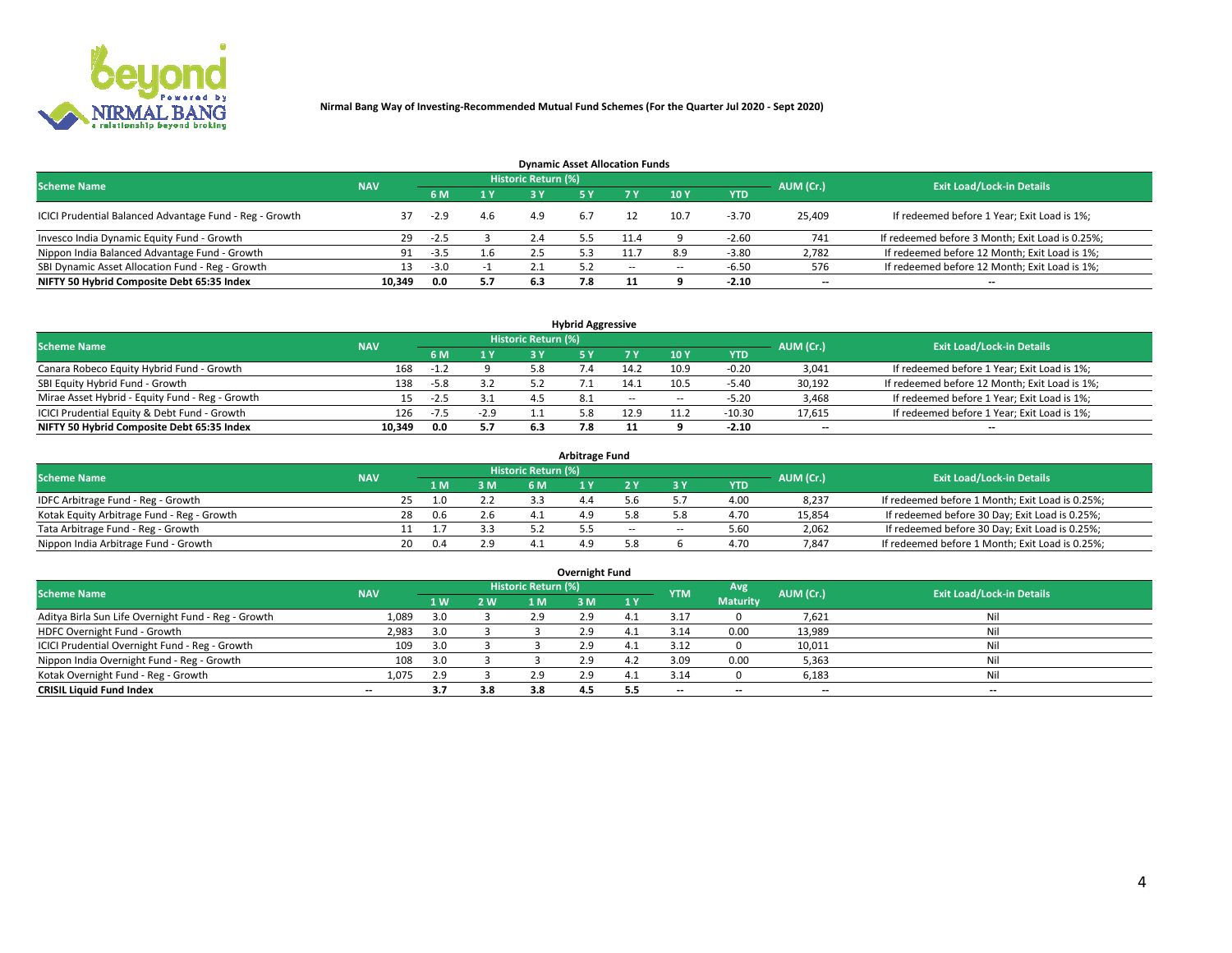

| <b>Liquid Funds</b>                              |            |     |     |                            |     |     |                          |                 |                          |                                  |  |  |  |  |
|--------------------------------------------------|------------|-----|-----|----------------------------|-----|-----|--------------------------|-----------------|--------------------------|----------------------------------|--|--|--|--|
| <b>Scheme Name</b>                               | <b>NAV</b> |     |     | <b>Historic Return (%)</b> |     |     | <b>YTM</b>               | Avg             | AUM (Cr.)                | <b>Exit Load/Lock-in Details</b> |  |  |  |  |
|                                                  |            | 1 W | 2 W | 1 M                        | ዩ M | 1Y  |                          | <b>Maturity</b> |                          |                                  |  |  |  |  |
| Aditya Birla Sun Life Liquid Fund - Reg - Growth | 323        |     | 3.2 | 3.3                        |     |     | 3.67                     | 0.14            | 36,679                   | *Ref Footnote                    |  |  |  |  |
| ICICI Prudential Liquid Fund - Reg - Growth      | 297        |     | 3.2 |                            | 4.⊥ |     | 3.63154                  | 0.12            | 57,335                   | *Ref Footnote                    |  |  |  |  |
| Kotak Liquid Fund - Reg - Growth                 | 4,058      | 3.0 | 3.1 |                            | 3.9 |     | 3.43                     | 0.12            | 36,040                   | *Ref Footnote                    |  |  |  |  |
| Nippon India Liquid Fund - Growth                | 4,897      | 3.1 | 3.1 |                            | 4.1 |     | 3.57                     | 0.15            | 30,604                   | *Ref Footnote                    |  |  |  |  |
| Mahindra Manulife Liquid Fund - Reg - Growth     | 1,302      | っっ  | 3.3 | 3.3                        |     |     | 3.61                     | 0.15            | 2,144                    | *Ref Footnote                    |  |  |  |  |
| <b>CRISIL Liquid Fund Index</b>                  | $- -$      | 3.7 | 3.8 | 3.8                        | 4.3 | 5.5 | $\overline{\phantom{a}}$ | $- -$           | $\overline{\phantom{a}}$ | $\overline{\phantom{m}}$         |  |  |  |  |

|                                              | <b>Ultra Short Fund</b> |      |     |                            |     |        |            |                 |                          |                                  |  |  |  |  |
|----------------------------------------------|-------------------------|------|-----|----------------------------|-----|--------|------------|-----------------|--------------------------|----------------------------------|--|--|--|--|
| <b>Scheme Name</b>                           | <b>NAV</b>              |      |     | <b>Historic Return (%)</b> |     |        | <b>YTM</b> | <b>Avg</b>      | AUM (Cr.)                | <b>Exit Load/Lock-in Details</b> |  |  |  |  |
|                                              |                         | 1 M  | 3 M | 6 M                        |     | 3 Y    |            | <b>Maturity</b> |                          |                                  |  |  |  |  |
| HDFC Ultra Short Term Fund - Reg - Growth    |                         | .5.b | 9.4 |                            |     | $\sim$ |            | 0.44            | 7,697                    | Nil                              |  |  |  |  |
| L&T Ultra Short Term Fund - Growth           | 34                      | -25  |     |                            |     |        |            | 0.45            | 1.960                    | Nil                              |  |  |  |  |
| <b>NIFTY Ultra Short Duration Debt Index</b> | 4,152                   | 4.3  | 6.4 |                            | b.7 |        | $-$        | $- -$           | $\overline{\phantom{a}}$ | $- -$                            |  |  |  |  |

| <b>Monev Market Fund</b>                                                                                                       |       |      |     |     |     |                          |                          |                 |                          |                          |  |  |  |  |
|--------------------------------------------------------------------------------------------------------------------------------|-------|------|-----|-----|-----|--------------------------|--------------------------|-----------------|--------------------------|--------------------------|--|--|--|--|
| Historic Return (%)<br>Avg.<br><b>Scheme Name</b><br><b>Exit Load/Lock-in Details</b><br>AUM (Cr.)<br><b>NAV</b><br><b>YTM</b> |       |      |     |     |     |                          |                          |                 |                          |                          |  |  |  |  |
|                                                                                                                                |       | 1 M  | 3 M | 6 M |     | 3 Y                      |                          | <b>Maturity</b> |                          |                          |  |  |  |  |
| Aditya Birla Sun Life Money Manager Fund - Reg - Growth                                                                        | 277   | -5.4 | 9.4 | 8.4 |     |                          | 4.45                     | 0.58            | 9,214                    | Nil                      |  |  |  |  |
| HDFC Money Market Fund - Growth                                                                                                | 4.306 |      |     | 8.6 |     |                          | 4.53                     | 0.64            | 8,422                    | Nil                      |  |  |  |  |
| Tata Money Market Fund - Reg - Growth                                                                                          | 3,542 | 51   | 9.2 |     |     |                          | 4.59                     | 0.52            | 424                      | Nil                      |  |  |  |  |
| <b>CRISIL Liquid Fund Index</b>                                                                                                | $- -$ | 3.8  | 4.5 |     | 5.5 | $\overline{\phantom{a}}$ | $\overline{\phantom{a}}$ | $-$             | $\overline{\phantom{a}}$ | $\overline{\phantom{a}}$ |  |  |  |  |

|                                       |            |       |      |                     | <b>Short Term Fund</b> |     |      |                 |           |                                  |
|---------------------------------------|------------|-------|------|---------------------|------------------------|-----|------|-----------------|-----------|----------------------------------|
| <b>Scheme Name</b>                    | <b>NAV</b> |       |      | Historic Return (%) |                        |     | YTM  | Avg             | AUM (Cr.) | <b>Exit Load/Lock-in Details</b> |
|                                       |            | 1 M . | 3 M  | 6 M                 | l M                    | 2V  |      | <b>Maturity</b> |           |                                  |
| HDFC Short Term Debt Fund - Growth    | 24         | 12.8  | 20.3 |                     | 11.5                   | 8.8 | 5.71 | 3.46            | 11,138    | M                                |
| Nippon India Short Term Fund - Growth | 40         |       |      |                     |                        |     | 5.86 |                 | 6,825     | N                                |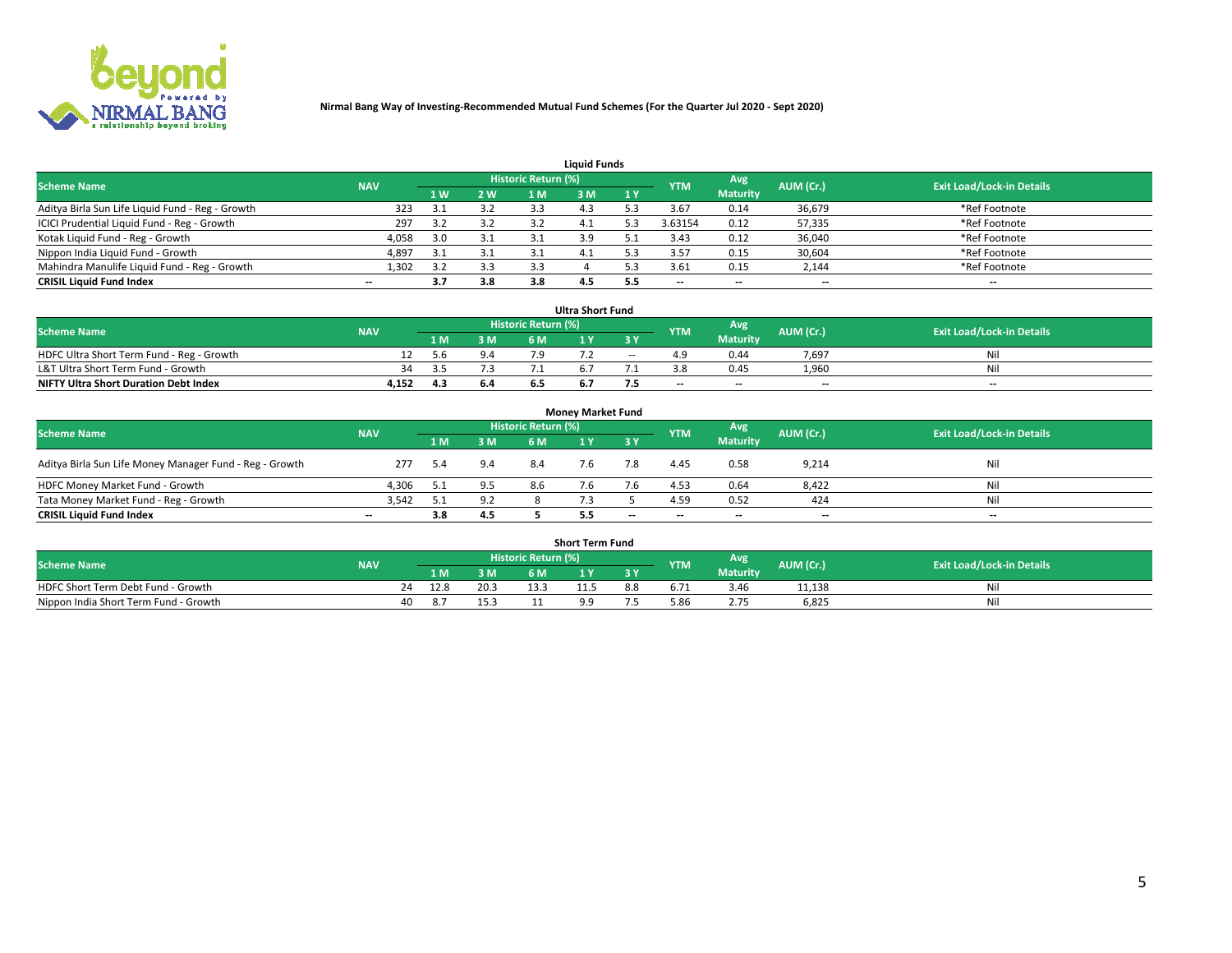

|                                           | <b>Low Duration Fund</b> |      |      |                            |  |  |            |                 |           |                                  |  |  |  |  |  |
|-------------------------------------------|--------------------------|------|------|----------------------------|--|--|------------|-----------------|-----------|----------------------------------|--|--|--|--|--|
| <b>Scheme Name</b>                        | <b>NAV</b>               |      |      | <b>Historic Return (%)</b> |  |  | <b>YTM</b> | Avg             | AUM (Cr.) | <b>Exit Load/Lock-in Details</b> |  |  |  |  |  |
|                                           |                          | 1 M. | 3 M  |                            |  |  |            | <b>Maturity</b> |           |                                  |  |  |  |  |  |
| Axis Treasury Advantage Fund - Growth     | 2.334                    |      | 12.1 |                            |  |  |            | 1.06            | 4,955     | Nil                              |  |  |  |  |  |
| Canara Robeco Savings Fund - Reg - Growth |                          |      | 9.9  |                            |  |  |            | .04             | 1,049     | Nil                              |  |  |  |  |  |
| IDFC Low Duration Fund - Reg - Growth     | 30                       | 5.6  | 11.1 |                            |  |  | 4.12       | 1.01            | 4,575     | Nil                              |  |  |  |  |  |

| <b>Banking &amp; PSU Bond Funds</b>                 |            |    |            |      |                            |  |  |            |                 |           |                                  |  |  |  |
|-----------------------------------------------------|------------|----|------------|------|----------------------------|--|--|------------|-----------------|-----------|----------------------------------|--|--|--|
| <b>Scheme Name</b>                                  | <b>NAV</b> |    |            |      | <b>Historic Return (%)</b> |  |  | <b>YTM</b> | Avg             | AUM (Cr.) | <b>Exit Load/Lock-in Details</b> |  |  |  |
|                                                     |            |    |            | 3 M  | 6 M                        |  |  |            | <b>Maturity</b> |           |                                  |  |  |  |
| HDFC Banking and PSU Debt Fund - Reg - Growth       |            |    | 12.5       | 19.8 | 12.5                       |  |  | 6.41       | 3.33            | 6.416     | Nil                              |  |  |  |
| Kotak Banking and PSU Debt Fund - Reg - Growth      |            | 49 | 13.7       | 19.3 |                            |  |  | 6.11       | 4.73            | 7.146     | Ni                               |  |  |  |
| Nippon India Banking & PSU Debt Fund - Reg - Growth |            | 16 | <b>Q</b> 1 | 18.3 | 14.2                       |  |  | 5.28       | 3.27            | 5,211     | Nil                              |  |  |  |

| <b>Corporate Bond Funds</b>                         |            |      |      |                            |      |  |            |          |           |                                                |  |  |  |  |
|-----------------------------------------------------|------------|------|------|----------------------------|------|--|------------|----------|-----------|------------------------------------------------|--|--|--|--|
| <b>Scheme Name</b>                                  | <b>NAV</b> |      |      | <b>Historic Return (%)</b> |      |  | <b>YTM</b> | Avg      | AUM (Cr.) | <b>Exit Load/Lock-in Details</b>               |  |  |  |  |
|                                                     |            |      | 3 M  | 6 M                        |      |  |            | Maturity |           |                                                |  |  |  |  |
| ICICI Prudential Corporate Bond Fund - Reg - Growth |            | 11.9 |      | 13.4                       |      |  |            | 3.60     | 15.799    | Nil                                            |  |  |  |  |
| L&T Triple Ace Bond Fund - Reg - Growth             | 56         | 16.7 | 22.8 | 18.5                       |      |  |            | 8.15     | 3,871     | If redeemed before 3 Month; Exit Load is 0.5%; |  |  |  |  |
| Kotak Corporate Bond Fund - Std - Growth            | 2.816      | 10.3 | 16.6 |                            | 10.1 |  | 5.33       | 2.09     | 4.607     | Nil                                            |  |  |  |  |

| <b>Credit Risk Fund</b>                    |            |    |      |      |                            |      |           |            |                 |           |                                                                       |  |  |  |
|--------------------------------------------|------------|----|------|------|----------------------------|------|-----------|------------|-----------------|-----------|-----------------------------------------------------------------------|--|--|--|
| <b>Scheme Name</b>                         | <b>NAV</b> |    |      |      | <b>Historic Return (%)</b> |      |           | <b>YTM</b> | Avg             | AUM (Cr.) | <b>Exit Load/Lock-in Details</b>                                      |  |  |  |
|                                            |            |    | 1 M  | 3 M  | 6 M                        |      | <b>3Y</b> |            | <b>Maturity</b> |           |                                                                       |  |  |  |
| ICICI Prudential Credit Risk Fund - Growth |            | 23 | 14.3 | 16.3 | 9.4                        | 10.2 | 7.9       | 8.96       | 2.41            | 6,562     | If redeemed before 1 Year; Exit Load is 1%;                           |  |  |  |
| HDFC Credit Risk Debt Fund - Reg - Growth  |            |    | 15.0 | 21.8 |                            |      |           | 10.05      | 3.02            | 6,309     | If redeemed before 12 Month; Exit Load is 1%; If redeemed bet. 12     |  |  |  |
|                                            |            |    |      |      |                            |      |           |            |                 |           | Month to 18 Month; Exit Load is 0.5%;                                 |  |  |  |
|                                            |            |    |      |      |                            |      |           |            |                 |           | If redeemed before 12 Month; Exit Load is 3%; If redeemed bet. 12     |  |  |  |
| SBI Credit Risk Fund - Growth              |            |    | 10.5 | 17.5 | 8.9                        | 8.5  | 6.6       | 8.33       | 2.65            |           | 3,895 Month to 24 Month; Exit Load is 1.5%; If redeemed bet. 24 Month |  |  |  |
|                                            |            |    |      |      |                            |      |           |            |                 |           | to 36 Month; Exit Load is 0.75%;                                      |  |  |  |

| <b>Floater Fund</b>                      |            |                            |     |      |      |         |     |            |                 |           |                                  |
|------------------------------------------|------------|----------------------------|-----|------|------|---------|-----|------------|-----------------|-----------|----------------------------------|
| <b>Scheme Name</b>                       | <b>NAV</b> | <b>Historic Return (%)</b> |     |      |      |         |     | <b>YTM</b> | Avg             | AUM (Cr.) | <b>Exit Load/Lock-in Details</b> |
|                                          |            |                            | 1 M | 3 M  | 6 M' | i v     | י כ |            | <b>Maturity</b> |           |                                  |
| Nippon India Floating Rate Fund - Growth |            | ≺⊿                         | ه ه | 18.7 |      | <b></b> |     | 5.65       | 2.90            | 11,636    | Νı                               |